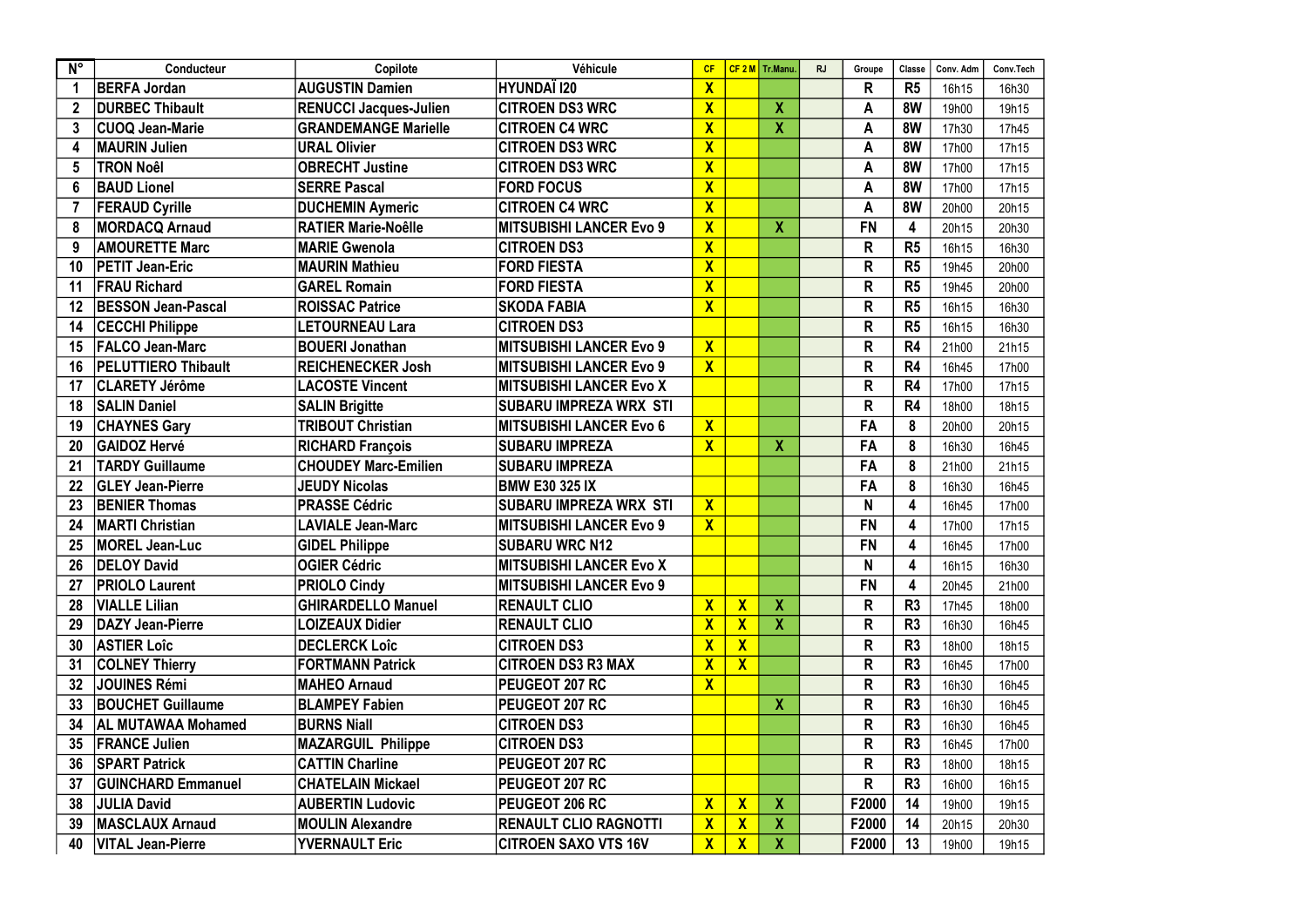| 41 | <b>SABATIER Florent</b>         | <b>SANTIAGO Thomas</b>     | <b>PEUGEOT 106 S16</b> | $\mathbf{X}$            | $\mathbf{X}$ | X            |                  | FA           | 6                | 20h45 | 21h00 |
|----|---------------------------------|----------------------------|------------------------|-------------------------|--------------|--------------|------------------|--------------|------------------|-------|-------|
| 42 | <b>FRANCESCHI Jean-Baptiste</b> | <b>COURBON Romain</b>      | <b>FORD FIESTA</b>     |                         |              |              | X                | R            | R <sub>2</sub> J | 17h00 | 17h15 |
| 43 | DI FANTE Romain                 | <b>TEMPIER Romain</b>      | <b>FORD FIESTA</b>     |                         |              |              | $\boldsymbol{X}$ | R            | R <sub>2</sub> J | 17h15 | 17h30 |
| 44 | <b>BOULENC Benjamin</b>         | <b>DOS REIS Sébastien</b>  | <b>FORD FIESTA</b>     |                         |              |              | $\boldsymbol{X}$ | $\mathsf{R}$ | R <sub>2</sub> J | 17h45 | 18h00 |
| 45 | <b>FOURMAUX Adrien</b>          | <b>FOURMAUX Maxime</b>     | <b>FORD FIESTA</b>     |                         |              |              | $\boldsymbol{X}$ | R            | R <sub>2</sub> J | 17h45 | 18h00 |
| 46 | <b>FOTIA Anthony</b>            | <b>SIRUGUE Didier</b>      | <b>FORD FIESTA</b>     |                         |              |              | $\boldsymbol{X}$ | R            | R <sub>2</sub> J | 17h30 | 17h45 |
| 47 | <b>CHANTRIAUX Audric</b>        | <b>PREZ Laêtitia</b>       | <b>FORD FIESTA</b>     |                         |              |              | $\boldsymbol{X}$ | R            | R <sub>2</sub> J | 17h30 | 17h45 |
| 48 | <b>JOUINES Jean</b>             | <b>CHABBERT Martin</b>     | <b>FORD FIESTA</b>     |                         |              |              | $\boldsymbol{X}$ | R            | R <sub>2</sub> J | 18h00 | 18h15 |
| 49 | <b>GOUPIL Jocerand</b>          | <b>CIANFARANI Anthony</b>  | <b>FORD FIESTA</b>     |                         |              |              | $\boldsymbol{X}$ | R            | R <sub>2</sub> J | 17h00 | 17h15 |
| 50 | <b>CURIOZ Benjamin</b>          | <b>BEERENS Pierre</b>      | <b>FORD FIESTA</b>     |                         |              |              | $\boldsymbol{X}$ | $\mathsf{R}$ | R <sub>2</sub> J | 17h30 | 17h45 |
| 51 | <b>MOUSTIN Dorian</b>           | <b>DESNOYER Alexia</b>     | <b>FORD FIESTA</b>     |                         |              |              | $\boldsymbol{X}$ | R            | R <sub>2</sub> J | 17h45 | 18h00 |
| 52 | <b>GUISTI Igor</b>              | <b>DINI Gilbert</b>        | <b>FORD FIESTA</b>     |                         |              |              | $\boldsymbol{X}$ | $\mathsf{R}$ | R <sub>2</sub> J | 17h30 | 17h45 |
| 53 | <b>GANDELLI David</b>           | <b>BIAGETTI Loan</b>       | <b>FORD FIESTA</b>     |                         |              |              | $\boldsymbol{X}$ | R            | R <sub>2</sub> J | 17h15 | 17h30 |
| 54 | <b>MARGAILLAN Hugo</b>          | <b>POUJOL Sébastien</b>    | <b>FORD FIESTA</b>     |                         |              |              | $\boldsymbol{X}$ | $\mathsf{R}$ | R <sub>2</sub> J | 18h00 | 18h15 |
| 55 | <b>PONTAL Julien</b>            | <b>BARRAL Florian</b>      | <b>FORD FIESTA</b>     |                         |              |              | $\boldsymbol{X}$ | R            | R <sub>2</sub> J | 17h00 | 17h15 |
| 56 | <b>VIAROUGE David</b>           | <b>BENZAL Aurélien</b>     | <b>FORD FIESTA</b>     |                         |              |              | $\boldsymbol{X}$ | $\mathsf{R}$ | R <sub>2</sub> J | 17h15 | 17h30 |
| 57 | <b>CARTIER Victor</b>           | <b>CRAEN Fabien</b>        | <b>FORD FIESTA</b>     |                         |              |              | $\boldsymbol{X}$ | $\mathsf{R}$ | R <sub>2</sub> J | 18h00 | 18h15 |
| 58 | VIANO Alison                    | <b>CHOL Cécilia</b>        | <b>FORD FIESTA</b>     |                         |              |              | $\boldsymbol{X}$ | $\mathsf{R}$ | R <sub>2</sub> J | 17h15 | 17h30 |
| 59 | <b>BERTRAND Lucas</b>           | <b>LEDUBY Morgan</b>       | <b>FORD FIESTA</b>     |                         |              |              | $\boldsymbol{X}$ | $\mathsf{R}$ | R <sub>2</sub> J | 17h00 | 17h15 |
| 60 | <b>EMANUEL Maxence</b>          | <b>DALMASSO Pauline</b>    | <b>FORD FIESTA</b>     |                         |              |              | $\boldsymbol{X}$ | $\mathsf{R}$ | R <sub>2</sub> J | 17h45 | 18h00 |
| 61 | <b>CORNU Alexandre</b>          | <b>FASSOLA Thibault</b>    | <b>FORD FIESTA</b>     |                         |              |              | $\boldsymbol{X}$ | $\mathsf{R}$ | R <sub>2</sub> J | 18h00 | 18h15 |
| 62 | <b>CHALAL Théo</b>              | <b>LE FLOCH Franck</b>     | <b>FORD FIESTA</b>     |                         |              |              | $\boldsymbol{X}$ | $\mathsf{R}$ | R <sub>2</sub> J | 18h00 | 18h15 |
| 63 | <b>MOLLARD Alexandre</b>        | <b>EYMIN Nicolas</b>       | <b>PEUGEOT 208 VTI</b> |                         |              |              | X                | R            | R <sub>2</sub>   | 18h00 | 18h15 |
| 64 | <b>GUIBERT Jean-Christophe</b>  | <b>GRACIAL Laurent</b>     | <b>FORD FIESTA</b>     |                         |              |              |                  | R            | R <sub>2</sub>   | 21h30 | 21h45 |
| 65 | <b>FRANCHESCHI Mathieu</b>      | <b>BELHACENE Mathieu</b>   | <b>CITROEN C2</b>      |                         |              |              |                  | R            | R <sub>2</sub>   | 19h45 | 20h00 |
| 66 | <b>CACHOD Sylvain</b>           | <b>POURCELOT Aurélien</b>  | <b>CITROEN C2</b>      |                         |              |              |                  | R            | R <sub>2</sub>   | 18h15 | 18h30 |
| 67 | <b>MARCHAL Eddy</b>             | <b>JOLE Damien</b>         | <b>CITROEN SAXO T4</b> | $\mathbf{X}$            |              | $\mathbf{X}$ |                  | FA           | 6K               | 17h30 | 17h45 |
| 68 | <b>PAILLER Julien</b>           | <b>HENQUINET Sébastien</b> | <b>CITROEN SAXO T4</b> |                         |              |              |                  | <b>FA</b>    | 6K               | 20h00 | 20h15 |
| 69 | <b>QUARROZ Damien</b>           | <b>VOLPI Cécile</b>        | <b>CITROEN SAXO T4</b> |                         |              |              |                  | FA           | 6K               | 17h30 | 17h45 |
| 70 | <b>BRENIAUX Sébastien</b>       | <b>JACQUES Anthony</b>     | <b>PEUGEOT 206 XS</b>  |                         |              |              |                  | FA           | 6K               | 17h30 | 17h45 |
| 71 | <b>COLOMBE Geoffroy</b>         | <b>TIBLE Thierry</b>       | <b>PEUGEOT 206 XS</b>  |                         |              |              |                  | FA           | 6K               | 20h15 | 20h30 |
| 72 | <b>FATY Fabrice</b>             | <b>ROLLION Thomas</b>      | <b>PEUGEOT 206 XS</b>  |                         |              |              |                  | FA           | 6K               | 17h30 | 17h45 |
| 73 | <b>SOUFFLEZ Frédéric</b>        | En attente                 | <b>PEUGEOT 206 RC</b>  | $\mathbf{X}$            | $\mathbf{X}$ | $\mathbf{X}$ |                  | FA           |                  | 19h30 | 19h45 |
| 74 | <b>TATIN Xavier</b>             | <b>BAUMET Eddie</b>        | <b>PEUGEOT 306 S16</b> |                         |              |              |                  | <b>FA</b>    | $\overline{7}$   | 19h15 | 19h30 |
| 75 | <b>LOGIER Fabrice</b>           | <b>DUPONT Romuald</b>      | <b>PEUGEOT 306 S16</b> |                         |              |              |                  | <b>FA</b>    |                  | 20h00 | 20h15 |
| 76 | <b>VERRY Vanessa</b>            | <b>OUVRY Eleonore</b>      | <b>PEUGEOT 206 RC</b>  |                         |              |              |                  | <b>FA</b>    | $\overline{7}$   | 20h15 | 20h30 |
| 77 | <b>STUDER Maude</b>             | <b>STUDER sébastien</b>    | <b>PEUGEOT 206 GT</b>  |                         |              |              |                  | FA           |                  | 17h15 | 17h30 |
| 78 | <b>RAYNAUD Gabriel</b>          | <b>JULIEN William</b>      | <b>SEAT IBIZA GTI</b>  | $\overline{\mathsf{X}}$ |              |              |                  | F2000        | 14               | 19h45 | 20h00 |
| 79 | <b>CLEMENT Frédéric</b>         | <b>COSTES François</b>     | <b>PEUGEOT 206 S16</b> | $\mathbf{X}$            | $\mathbf{X}$ |              |                  | F2000        | 14               | 17h30 | 17h45 |
| 80 | <b>RAYNAUD Yvan</b>             | <b>SCHWARTZ Eric</b>       | <b>OPEL MANTA</b>      |                         |              |              |                  | F2000        | 14               | 16h00 | 16h15 |

| 21h00 |
|-------|
| 17h15 |
| 17h30 |
| 18h00 |
| 18h00 |
| 17h45 |
| 17h45 |
| 18h15 |
| 17h15 |
| 17h45 |
| 18h00 |
| 17h45 |
| 17h30 |
| 18h15 |
| 17h15 |
| 17h30 |
| 18h15 |
| 17h30 |
| 17h15 |
| 18h00 |
| 18h15 |
| 18h15 |
| 18h15 |
| 21h45 |
| 20h00 |
| 18h30 |
| 17h45 |
| 20h15 |
| 17h45 |
| 17h45 |
| 20h30 |
| 17h45 |
| 19h45 |
| 19h30 |
| 20h15 |
| 20h30 |
| 17h30 |
| 20h00 |
| 17h45 |
| 16h15 |
|       |